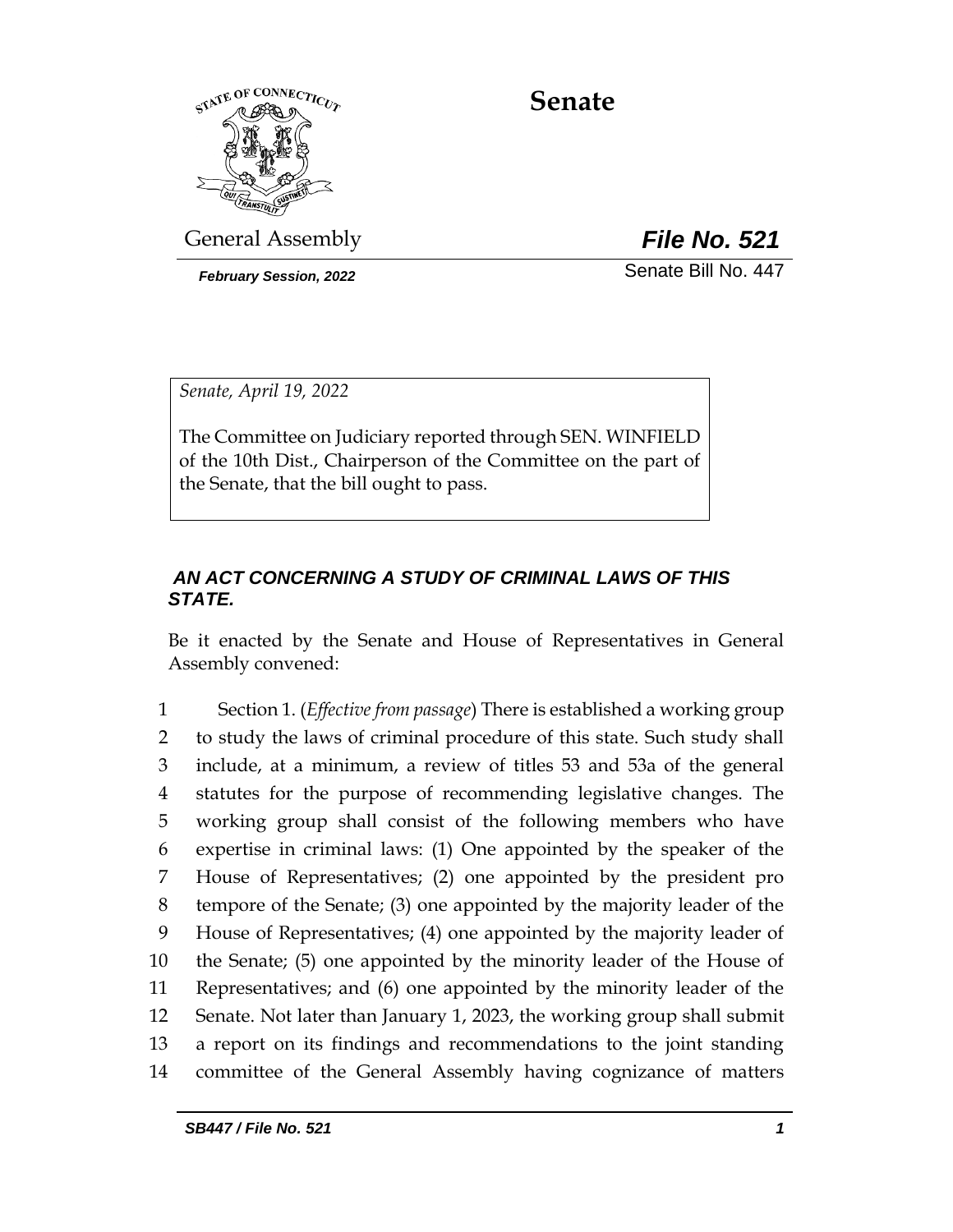- 15 relating to the judiciary, in accordance with the provisions of section 11-
- 16 4a of the general statutes. The working group shall terminate on the date
- 17 that it submits such report or January 1, 2023, whichever is later.

This act shall take effect as follows and shall amend the following sections: Section 1 *from passage* New section

*JUD Joint Favorable*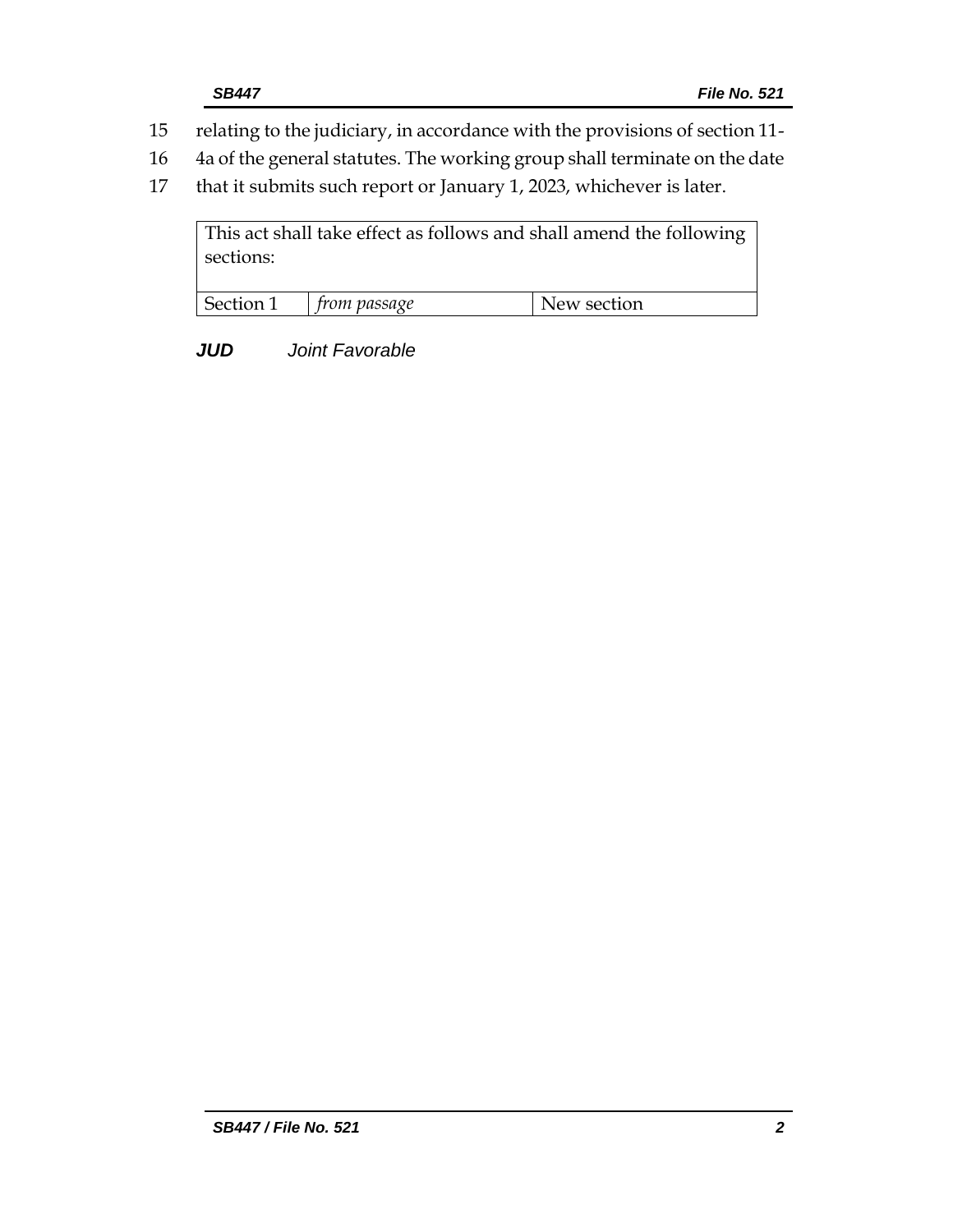*The following Fiscal Impact Statement and Bill Analysis are prepared for the benefit of the members of the General Assembly, solely for purposes of information, summarization and explanation and do not represent the intent of the General Assembly or either chamber thereof for any purpose. In general,*  fiscal impacts are based upon a variety of informational sources, including the analyst's professional *knowledge. Whenever applicable, agency data is consulted as part of the analysis, however final products do not necessarily reflect an assessment from any specific department.*

## *OFA Fiscal Note*

*State Impact:* None

*Municipal Impact:* None

#### *Explanation*

The bill establishes a working group to study the laws of criminal procedure (titles 53 and 53a of the general statutes) of this state. The task force shall submit its findings and recommendations to the Judiciary Committee by January 1, 2023.

This bill has no fiscal impact as PA 17-236 prohibits transportation allowances for task force members. This provision also applies to working groups and councils.

#### *The Out Years*

*State Impact:* None *Municipal Impact:* None